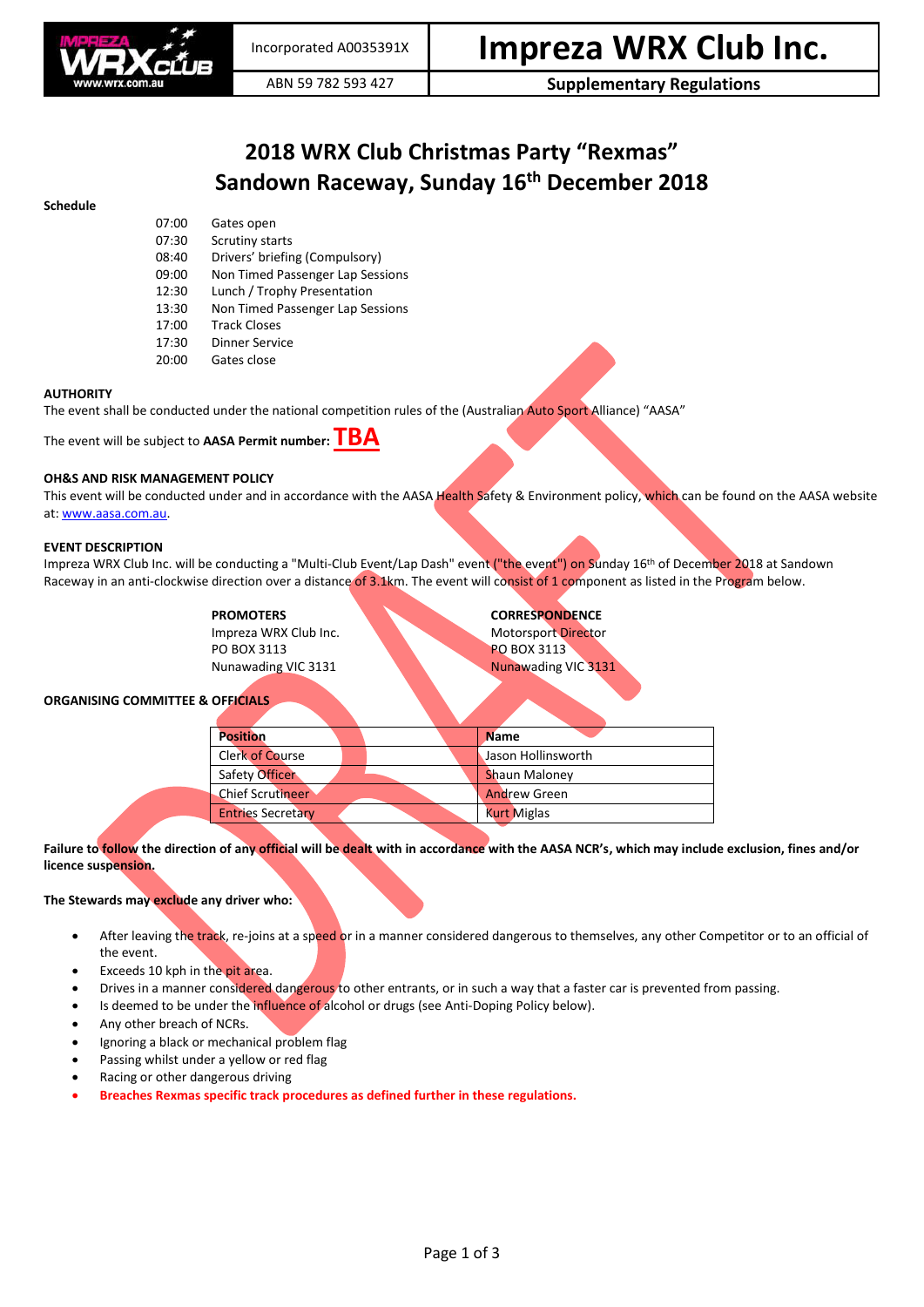

# ABN 59 782 593 427 **Supplementary Regulations**

### **Standard Track Procedures at IMPREZA WRX Club Events**

Vehicles whilst proceeding at track speed will require driver's window to be wound up except where window nets are in place. If the car is proceeding at a slow pace due to mechanical or other problems the driver may wind down the window and indicate to overtake. When being overtaken the responsibility is with the overtaking driver. The driver being overtaken should hold their line and not make any unnecessary change of direction

Drivers are expected to be familiar with the standard use of flags as given in the current AASA Event Operations Manual (Section 5). It is the driver's responsibility to watch for applicable flags. Black and mechanical flags will always be displayed at start and finish unless otherwise informed at driver briefing

# **REXMAS SPECIFIC TRACK PROCEDURES (IN ADDITION TO ABOVE)**

The Impreza WRX Club Rexmas event is designed to showcase motorsport to family and friends of drivers. As a result, it is important to note this should not be treated like a normal sprint day. Safety is primary concern due to a mix of vehicles with and without passengers in the car. The event is limited to a **MAXIMUM OF 80% OF THE DRIVERS CAPABILITY AT THIS CIRCUIT** and will be strictly policed throughout the day.

The Clerk of Course will refer any competitor or driver to the Stewards of the event, and recommend a penalty of automatic exclusion, for any driver who:

- Drives with four (4) wheels off the defined track surface;
- Overtakes another vehicle in a manner not in accordance with the WRX Overtaking Policy and Procedures;
- Overtaking in a manner that causes the overtaken vehicle to deviate their line or take avoiding action;
- Over driving as exhibited by getting their vehicle regularly out of shape, control or being involved in a spin.
- Any other driving deemed unsafe by the Clerk of Course or other Officials on the day.

#### **ENTRIES**

Entry is only accepted via the online entry system a[t WRX Club Motorsport web site.](http://www.wrx.com.au/motorsport) The promoter reserves the right to refuse any entry in accordance with the AASA NCR's.

Entries will be confirmed upon clearance of payment via email to the address used during online entry.

**Entries open:** 31/10/2018 **Entries close:** 12/12/2018 or when maximum entries are achieved, whichever is earlier **Max. Driver Entries: 120 Max. Vehicles on circuit:** 20

There shall be no refund after 9<sup>th</sup> December 2018

No Entries or Payment will be accepted on the day.

**Any expense incurred by a competitor to the hired track or its equipment shall be the sole responsibility of the competitor**

# **SCRUTINY**

All cars and drivers must attend and pass scrutiny prior to the event. At any time thereafter, any change to a vehicle or tyres will need to be presented again for scrutiny before being allowed on the track.

**Current AASA Club Racing Licence or approved equivalent or higher, competition record and log book (if applicable) must be produced at sign in.**

#### **DRIVERS BRIEFING**

All competitors are to attend the compulsory drivers briefing in a nominated place on the day. Non-attendance, as evidenced by the roll call, may result in exclusion from the event and forfeiture of all fees.

#### **DRIVER ELIGIBILITY**

The event is open to all persons holding the appropriate competition AASA Club Racing Licence or higher, or equivalent licence, which must be presented at documentation / Check in on the day. From now on you will no longer be able to purchase a yearly AASA licence at events. "Instead we will have day licences available for sale for \$25 each."